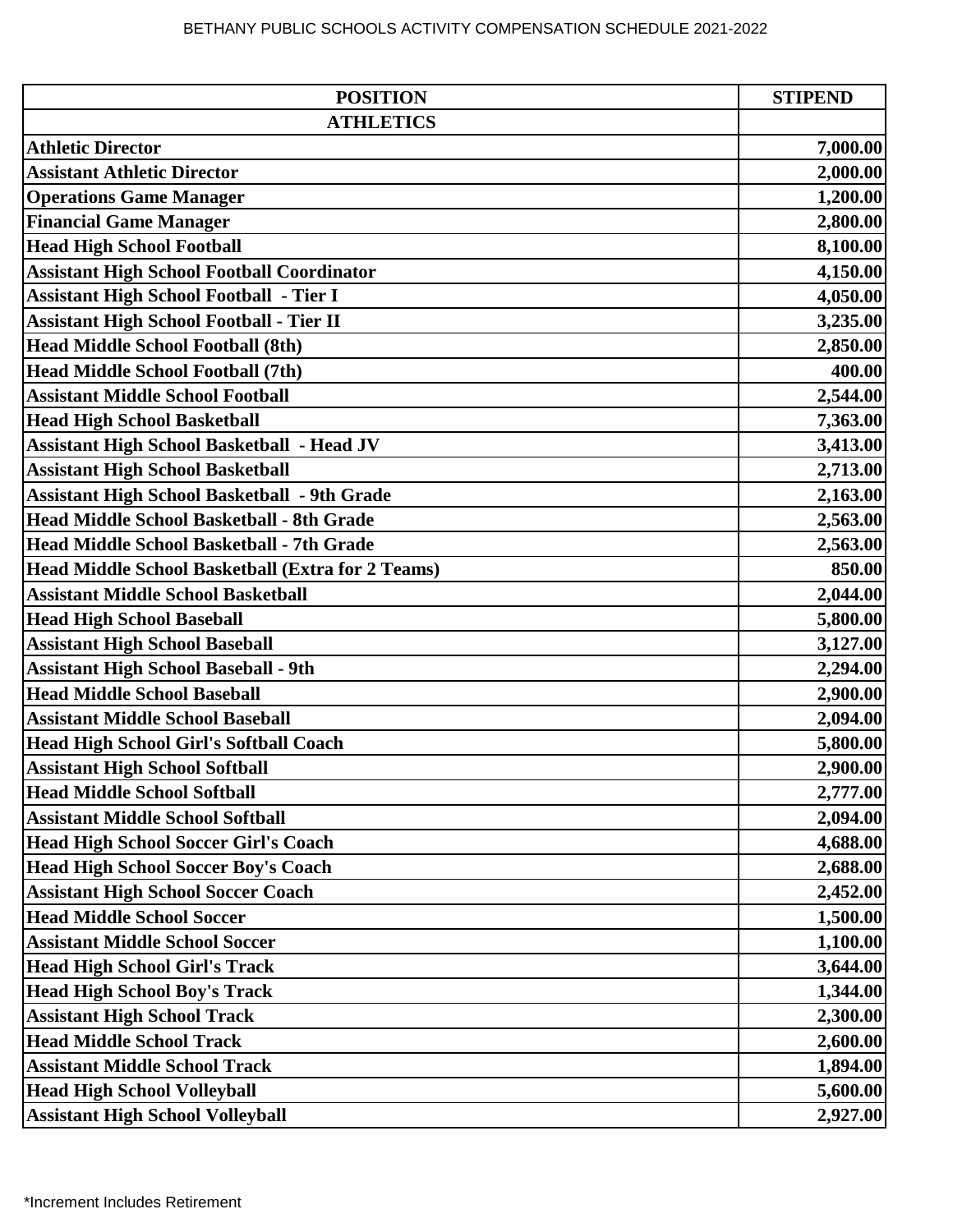| <b>ATHLETICS</b><br><b>Head Middle School Volleyball</b><br><b>Assistant Middle School Volleyball</b><br><b>Head High School Girl's Cross Country</b><br><b>Head High School Boy's Cross Country</b> | 2,500.00<br>2,094.00<br>2,750.00<br>800.00<br>1,800.00<br>1,900.00<br>1,200.00 |
|------------------------------------------------------------------------------------------------------------------------------------------------------------------------------------------------------|--------------------------------------------------------------------------------|
|                                                                                                                                                                                                      |                                                                                |
|                                                                                                                                                                                                      |                                                                                |
|                                                                                                                                                                                                      |                                                                                |
|                                                                                                                                                                                                      |                                                                                |
|                                                                                                                                                                                                      |                                                                                |
| <b>Assistant High School Cross Country</b>                                                                                                                                                           |                                                                                |
| Assistant High School Volleyball (9th grade)                                                                                                                                                         |                                                                                |
| <b>Head Middle School Cross Country</b>                                                                                                                                                              |                                                                                |
| <b>High School Cheerleading</b>                                                                                                                                                                      | 4,000.00                                                                       |
| <b>Assistant High School Cheerleader</b>                                                                                                                                                             | 1,800.00                                                                       |
| <b>Head Middle School Cheerleading</b>                                                                                                                                                               | 1,768.00                                                                       |
| <b>Assistant Middle School Cheerleading</b>                                                                                                                                                          | 750.00                                                                         |
| <b>Head Golf Girl's Coach</b>                                                                                                                                                                        | 2,400.00                                                                       |
| <b>Head Golf Boy's Coach</b>                                                                                                                                                                         | 900.00                                                                         |
| <b>Assistant High School Golf Coach</b>                                                                                                                                                              | 1,200.00                                                                       |
| <b>Head High School Swimming</b>                                                                                                                                                                     | 1,900.00                                                                       |
| <b>Assistant High School Swimming</b>                                                                                                                                                                | 1,100.00                                                                       |
| <b>Weight Lifting</b>                                                                                                                                                                                | 1,900.00                                                                       |
| <b>Special Olympics Coach</b>                                                                                                                                                                        | 1,050.00                                                                       |
| <b>ACTIVITIES/MISCELLANEOUS</b>                                                                                                                                                                      |                                                                                |
| <b>Auditorium Manager</b>                                                                                                                                                                            | 800.00                                                                         |
| <b>High School Band</b>                                                                                                                                                                              | 5,913.00                                                                       |
| <b>Pom Squad</b>                                                                                                                                                                                     | 1,968.00                                                                       |
| <b>Flag Corps</b>                                                                                                                                                                                    | 1,173.00                                                                       |
| <b>High School Chorus</b>                                                                                                                                                                            | 3,998.00                                                                       |
| <b>Elementary School Chorus/Drama</b>                                                                                                                                                                | 2,100.00                                                                       |
| Orchestra                                                                                                                                                                                            | 3,500.00                                                                       |
| <b>All School Play Director</b>                                                                                                                                                                      | 2,800.00                                                                       |
| <b>All School Play Co-Director</b>                                                                                                                                                                   | 1,800.00                                                                       |
| <b>All School Play Assistant</b>                                                                                                                                                                     | 1,300.00                                                                       |
| <b>High School Drama/Speech</b>                                                                                                                                                                      | 2,500.00                                                                       |
| <b>Middle School Drama/Speech/Debate</b>                                                                                                                                                             | 900.00                                                                         |
| <b>High School Debate</b>                                                                                                                                                                            | 1,000.00                                                                       |
| <b>High School Mock Trial</b>                                                                                                                                                                        | 500.00                                                                         |
| <b>High School National Honor Society</b>                                                                                                                                                            | 1,273.00                                                                       |
| <b>Middle School National Junior Honor Society</b>                                                                                                                                                   | 1,373.00                                                                       |
| <b>High School Student Council</b>                                                                                                                                                                   | 1,573.00                                                                       |
| <b>High School Yearbook</b>                                                                                                                                                                          | 2,500.00                                                                       |
| <b>Middle School Yearbook</b>                                                                                                                                                                        | 2,200.00                                                                       |
| <b>Elementary School Yearbook</b>                                                                                                                                                                    | 1,500.00                                                                       |
| <b>High School News</b>                                                                                                                                                                              | 1,023.00                                                                       |